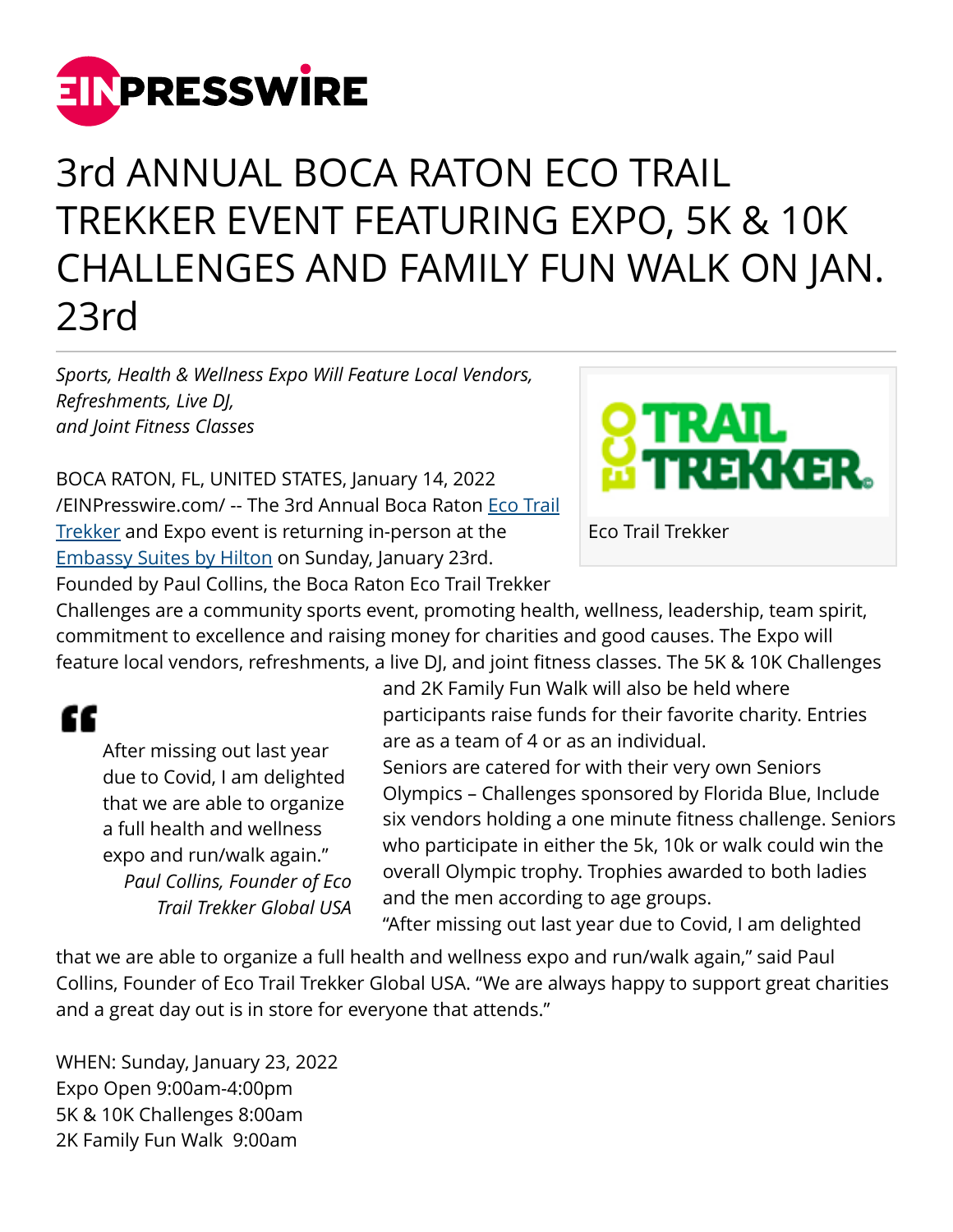Registration in hotel foyer opens at 7:30am

WHERE: Embassy Suites by Hilton in Boca Raton; 661 NW 53rd Street

WHO: Walkers & Runners are welcome, however participation in the walk and/or challenges not required for entry to Expo.

COST: To purchase tickets for the Expo on [Eventbrite:](https://www.eventbrite.com/e/3rd-annual-raton-eco-trail-trekker-sports-health-wellness-expo-tickets-159132067297) \$10 per person, click here, At the Door \$15, Children 12 and under are free of charge. To register for the 2K, 5K & 10K click here.

DETAILS: Ticket price gives access to the whole expo including: The Cannabis Educational Forum, The Speakers in the Theatre, and participation in any of the activities including the dog show, Zumba, fitness classes and more. There will be food sampling including healthy food choices with over 60 vendors promoting products and services from the sports, health & wellness sectors. The 5K and 10K challenges feature team and individual participants in the early morning from 8:00am and in conjunction with the Sports, Health & Wellness Expo. Teams of 4 start together, stay together and finish together. Route for the challenges and fun walk will start on the El Rio Trail



Eco Trail Trekker Event



Eco Trail Trekker Event FAU

adjacent to the Embassy Suites Hotel. The organizers donate 50% of all the participants entrance fees to charities or a good cause chosen by the participants.

## About Boca Raton Eco Trail Trekker

Eco Trail Trekker Global Events enable us to support charities and good causes in our local communities or further afield and rewards us with a healthier lifestyle both physically and mentally. Our Sports, Health & Wellness Expo enables like-minded people to discover the latest